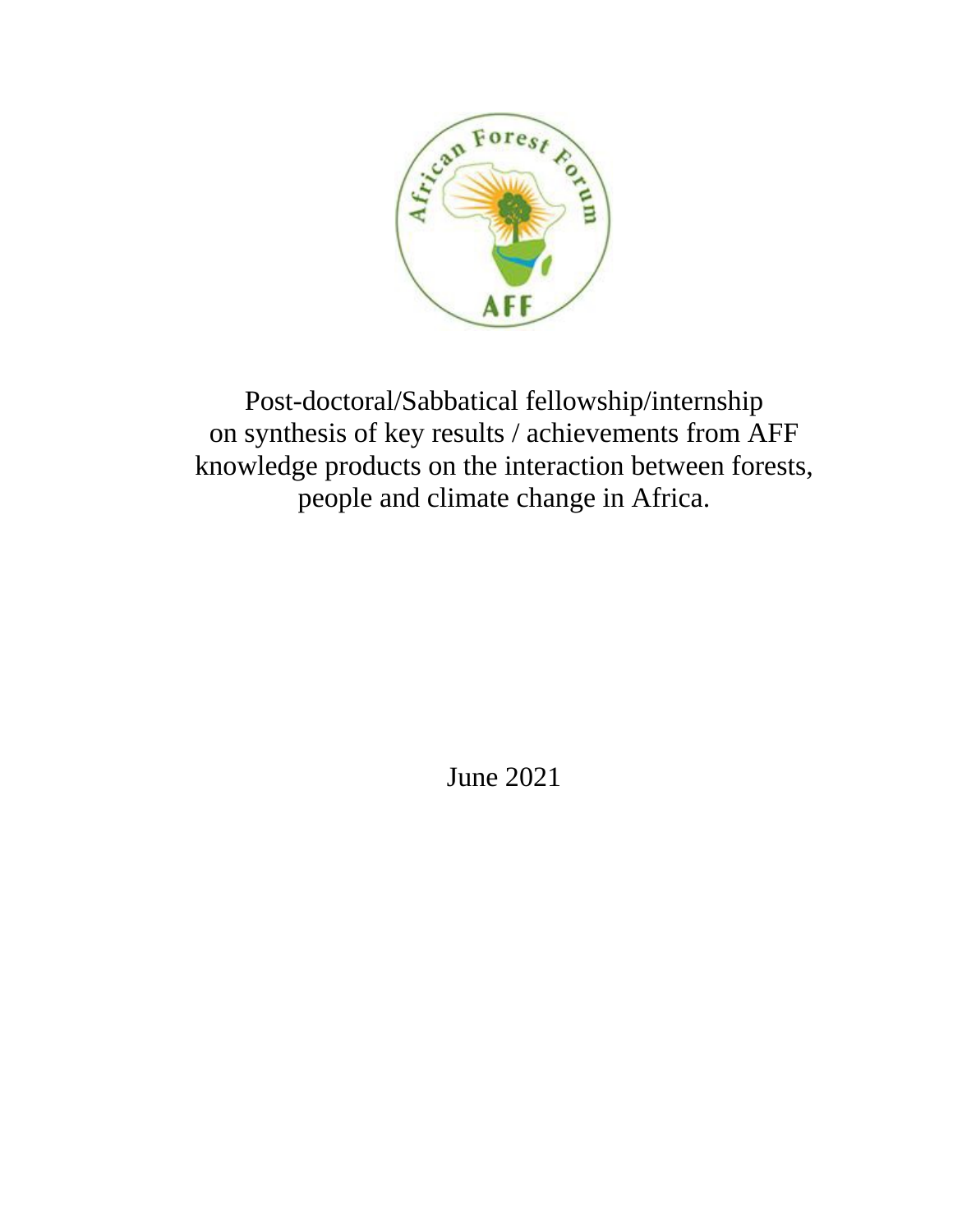### **1. INTRODUCTION**

The African Forest Forum (AFF) is a pan-African non-governmental organization with its headquarters in Nairobi, Kenya. The purpose of AFF is to provide a platform and create an enabling environment for independent and objective analysis, advocacy and advice on relevant policy and technical issues pertaining to achieving sustainable management, use and conservation of Africa's forest and tree resources as part of efforts to reduce poverty and promote economic and social development. Through all its programmes and activities, AFF seeks to promote the empowerment of all marginalized groups particularly women and youth whose representation, priorities and needs are rarely adequately addressed in the forest sector.

AFF operates through seven main programmes namely (i) better management of forests and trees outside forests, (ii) forests and trees in economic development and poverty eradication, (iii) contribution of forests and trees to environmental health, (iv) contribution of forests and trees to food and nutrition security, (v) policies and governance, (vi) capacity building and skills development and (vii) information management and impact assessment.

### **2. BACKGROUND**

Since 2011, AFF, through a grant from the Swiss Agency for Development and Cooperation (SDC), has been implementing a project titled *"African forests, people and climate change"* that is in its third phase. The overall objective of the project is to enhance the role of African forests in assisting people adapt to the effects of climate change in various landscapes in ways that will improve livelihoods, sustain biodiversity, and secure the quality of the environment, as well as to strengthen the capacity of Africa's forests to adapt to climate change and to contribute to mitigation efforts. The emphasis of the first phase (2011-2014) was on enhancing capacities in understanding and handling issues related to the forest/climate change nexus. One of the key objectives of this phase was to ensure that production, adaptation, mitigation, and policy processes involving forests and trees are backed by sound scientific information. The second phase of the project (2015 – 2018) focused on two main objectives: the first on enhancing the knowledge and capacities of African stakeholders in managing forests and landscapes in the context of climate change and the second focusing on the improvement of existing policies and initiatives relevant to forests and climate change through evidenced based science outputs/outcomes of the project. The current third phase (2018- 2022) of the project is guided by the following four specific objectives: (i) strengthening the capacity of African forestry stakeholders in adopting best practices that integrate both adaptation and mitigation options in response to the impacts of climate change and variability to biophysical and social systems in different landscapes; (ii) enhancing national forest governance by strengthening the capacity of African stakeholders to respond to the Paris Agreement and related global climate change policies and initiatives related to forestry; (iii) promoting entrepreneurship opportunities and technologically efficient means for value addition in African forestry, including those related to climate change that enhance livelihoods, national incomes and employment; and (iv) strengthen AFF's institutional capacity in creation and sharing of relevant forest and tree-based knowledge and information for improved decision making. Through these objectives, the project is expected to contribute to six of the seven AFF's Programmatic Areas, namely: contribution of forests and trees to environmental health; policies and governance; forests and trees in economic development and poverty eradication; capacity building and skills development; and information management and impact assessment.

Another ongoing project at AFF is funded by the Swedish International Development Agency (Sida) and is entitled "*Strengthening management and use of forest ecosystems for sustainable development in Africa*". The overall goal of this project is "to generate and share knowledge and information through partnerships in ways that provide inputs into policy and decision-making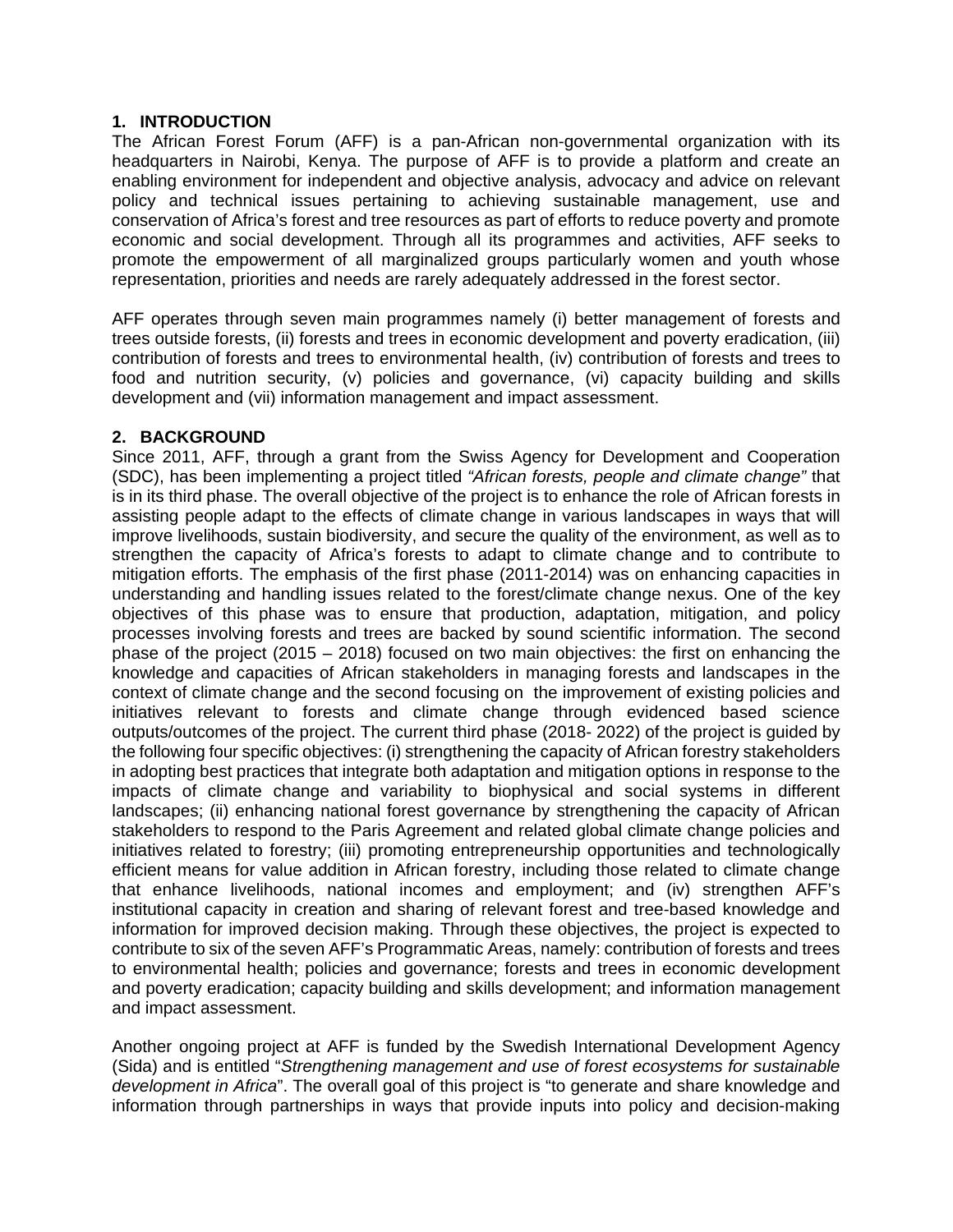options and capacity building, for improved forest management that better addresses poverty eradication and environmental protection in Africa". The project has 5 specific objectives (components) among which the objective 2 on "improving knowledge and capacities of African stakeholders in responding to adverse effects of climate change through better management and use of forest ecosystems and trees outside forests" and objective 3 on "examining the potential for production and use of liquid biofuels in Africa as means towards developing green and circular national economies". are well aligned to the AFF Climate Change Programme and contributing to the programmatic areas highlighted above. A previous Sida supported project "Strengthening sustainable forest management in Africa" implemented by AFF from 2014 to 2019 had its third objective and component focused on " catalyzing efforts to enhance sustainable management practices that have potential to improve resilience of forests and trees to adverse effects of climate change, and up-scale promising approaches that support livelihoods" that was also aligned to the AFF Climate Change Programme and contributing to the programmatic areas highlighted above.

Through these projects, a number of knowledge products have been generated, among which are some scientific articles, MSc and PhD theses, technical reports, policy briefs, factsheets, training modules and compendiums and other documents focusing on land uses / land cover changes, vegetation dynamics, vulnerability and resilience of the forest and tree based social and biophysical systems to climate change (CC), carbon sequestration, REDD+, forest ecosystems goods and services, forest communities' livelihoods, etc. There is a need to digest, analyze key messages and lessons leant from these useful documents and synthesize them into one document that could better facilitate their uptake and adoption, as well as enhance expected impacts on policy processes, livelihoods and the environment.

## **3. RATIONALE**

The African Forest Forum is providing short term post-doctoral fellowship/sabbatical fellowship/internship of 2 months for one postgraduate African scholar/fellow, researcher or professional. The main focus of this position will be to explore and analyze AFF's knowledge products on **management of forest and trees as it relates to people, their livelihoods and climate change** and synthesize major results / achievements in the field so as to, among other things, point out potential remaining knowledge gaps and future needs (research interests). The sabbatical /postdoctoral fellow/intern will work on all AFF's knowledge products related to the areas specified above.

### **4. SPECIFIC TASKS**

The fellow is expected to undertake the following specific tasks:

- Study the various AFF's knowledge products on forest and tree-based climate change issues as submitted.
- Develop an outline for presenting the key results, including achievements and gaps, from the analysis done on the documents, and discuss this with relevant AFF staff.
- Depending on how the information can be structured, develop 2-3 documents based on the analysis of the information, after discussing the structure of the documents with relevant AFF staff
- Participate in any other AFF activity as might be required.

The fellowship will be provided to African scholars/fellows, researchers and professionals based in African institutions of higher learning as well as those working in relevant forestry-based research institutions to support their post-doctoral/sabbatical leave/internship away from their working institutions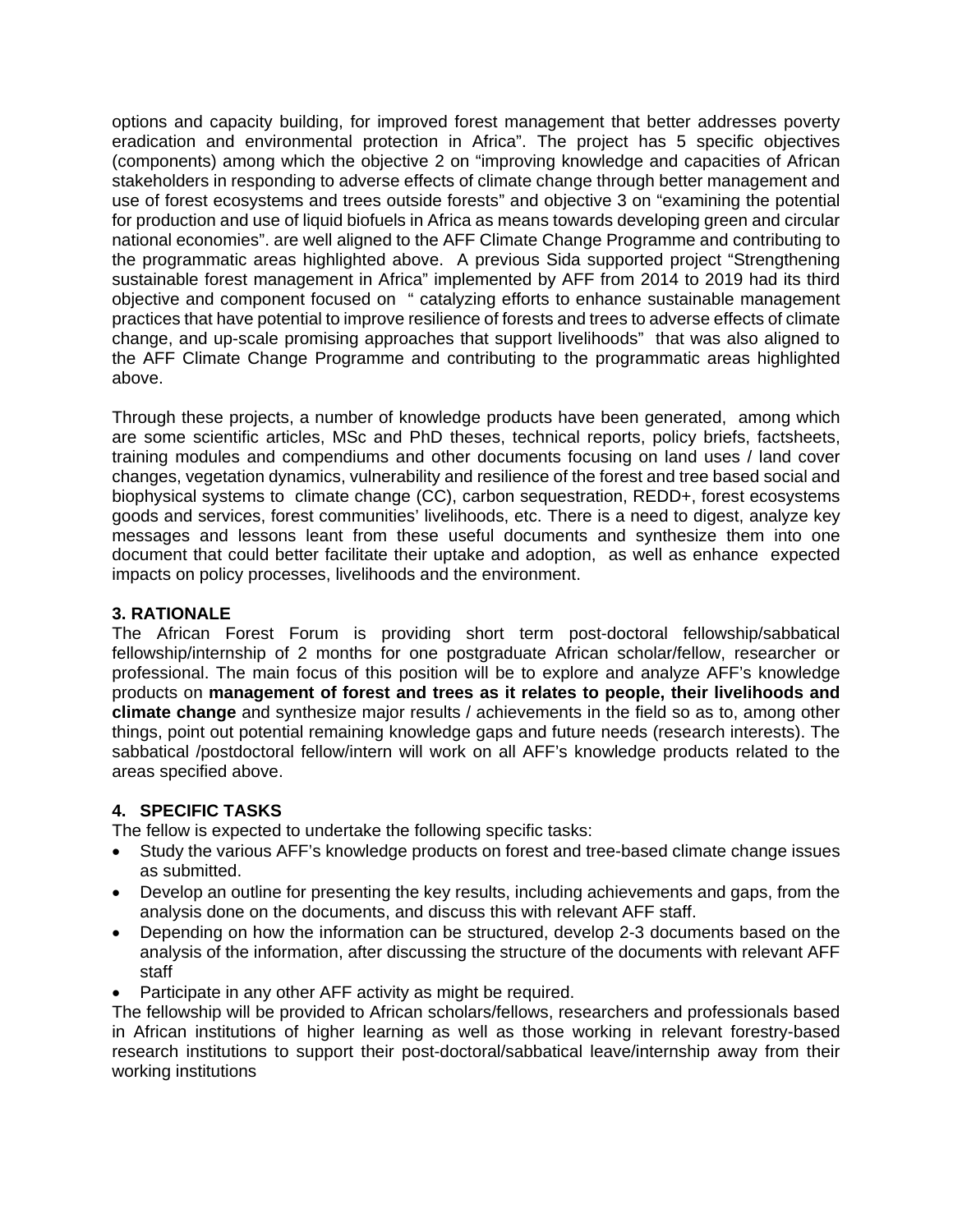# **5. EXPECTED DELIVERABLES**

The following deliverables are expected from the position:

- A database of the knowledge products and their categorization under identified specific thematic areas to be covered by the synthesis documents produced.
- The synthesis documents highlighting, among other things, the key achievements, knowledge gaps and future research areas.
- A review scientific publication highlighting AFF contribution to the specified field of research, knowledge gap and future research needs.

# **6. QUALIFICATIONS, SKILLS AND EXPERIENCE**

- Have a PhD in forestry, environment, natural resources management or related areas.
- Have very good knowledge on climate change vulnerability of biophysical and social systems, forest and tree-based adaptation, mitigation and resilience, climate change policy and environmental studies;
- Have very good computer skills, particularly in data analysis and reporting.
- Show good records of publications in high impact factor journals in the field of forestry and climate change.
- Have good written and oral communication skills in English and French.
- Be able to work in interdisciplinary and multicultural groups.

# **7. DURATION OF ASSIGNMENT**

The tasks in the ToRs are for two months of workload, commencing on **August 1, 2021** and spread over a maximum period of three months. The postdoctoral fellow shall be based at AFF secretariat and working in close consultation with relevant staff while keeping to agreed delivery schedule.

### **8. FELLOWSHIP TERMS**

The fellow will be supported with modest stipend, medical insurance cover, air return ticket (where applicable) and accommodation expenses for the period attached at AFF. The level of compensation is commensurate with the experience and expertise.

### **9. APPLICATION ASSESSMENT AND FELLOWS SELECTION**

All applications that meet the general and specific eligibility criteria will be evaluated against the following criteria:

- Quality of the call proposal stated objectives and methodology.
- Technical merit of the proposed work; and
- Qualifications and capabilities of the applicant to undertake the tasks as per the call.

# **10. HOW TO APPLY**

Please email, and attach your application containing:

- Filled AFF fellowships application form "Post-doctoral/Sabbatical fellowships/internship on synthesis of key results / achievements from AFF knowledge products on the interaction between forests, people and climate change in Africa: Fellowship No: 02-112. Postdoctoral/Sabbatical fellowship/Internship
- Cover letter stating how you meet the above qualifications and experience requirements.
- A short proposal of 3-5 pages demonstrating how the tasks outlined in section 4 of this call will be achieved within the specified period;
- Curriculum vitae

All application materials must be complete and received by the AFF Secretariat on or before the application deadline with the subject line assignment No 2.1.1.2:"Postdoctoral fellowship on